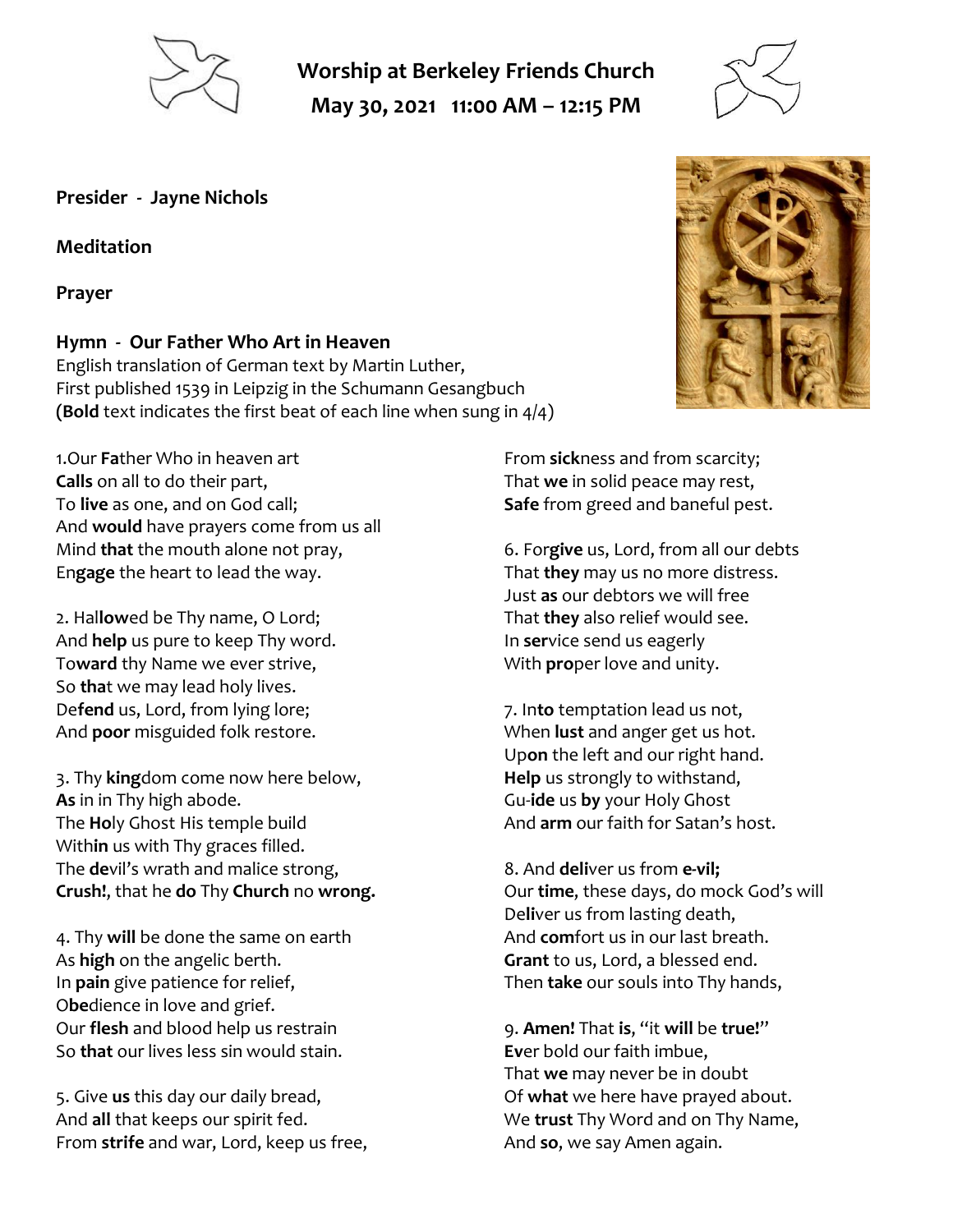# **Praises & Petitions**

# **Scripture - Acts 10:39-41, Galatians 3:10-14, 1 Peter 2:23-25, Luke 9:23-24, John 3:14-15**





Acts 10: <sup>39</sup> [Peter:] We are witnesses to all that he did both in Judea and in Jerusalem. They put him to death by hanging him on a tree; <sup>40</sup> but God raised him on the third day and allowed him to appear, <sup>41</sup> not to all the people but to us who were chosen by God as witnesses, and who ate and drank with him after he rose from the dead.

Gal 3:<sup>10</sup> For all who rely on the works of the law are under a curse; for it is written, "Cursed is everyone who does not observe and obey all the things written in the book of the law." <sup>11</sup> Now it is evident that no one is justified before God by the law; for "The one who is righteous will live by faith."[\[b\]](https://www.biblegateway.com/passage/?search=Gal+3&version=NRSV#fen-NRSV-29097b)<sup>12</sup> But the law does not rest on faith; on the contrary, "Whoever does the works of the law<sup>[\[c\]](https://www.biblegateway.com/passage/?search=Gal+3&version=NRSV#fen-NRSV-29098c)</sup> will live by them." <sup>13</sup> Christ redeemed us from the curse of the law by becoming a curse for us—for it is written, "Cursed is everyone who hangs on a tree"—<sup>14</sup> in order that in Christ Jesus the blessing of Abraham might come to the Gentiles, so that we might receive the promise of the Spirit through faith.

1Pet 2:<sup>23</sup> When [Jesus] was abused, he did not return abuse; when he suffered, he did not threaten; but he entrusted himself to the one who judges justly. <sup>24</sup> [Jesus] himself *carried up our sins in his body to the*  tree,<sup>[\[h\]](https://www.biblegateway.com/passage/?search=1+Pet+2&version=NRSV#fen-NRSV-30406h)</sup> so that, free from sins, we might live for righteousness; by his wounds<sup>[\[i\]](https://www.biblegateway.com/passage/?search=1+Pet+2&version=NRSV#fen-NRSV-30406i)</sup> you have been healed. <sup>25</sup> For you were going astray like sheep, but now you have returned to the shepherd and guardian of your souls. [Emphasis added to indicate alternate translation offered in NRSV footnote #H.]

Lk 9:  $23$  Then [Jesus] said to them all, "If any want to become my followers, let them deny themselves and take up their cross daily and follow me. <sup>24</sup> For those who want to save their life will lose it, and those who lose their life for my sake will save it.

John 3:<sup>14</sup>And just as Moses lifted up the serpent in the wilderness, so must the Son of Man be lifted up, <sup>15</sup> that whoever believes in him may have eternal life.<sup>[\[i\]](https://www.biblegateway.com/passage/?search=jn+3&version=NRSV#fen-NRSV-26126i)</sup>

# **Message - "The Cross: Its History and Significance" Keith Barton**

#### **Open Worship**

*Christ is ministering to us in the silence. Nothing needs to be said, unless there is a clear leading to speak. After a period of centering down, if you feel a leading to speak, please be obedient to it: Speak clearly, loudly, and succinctly. Allow time for a message to settle before another message is offered.*

# **Hymn - Wachet Auf, or "A Mirror Of Joy"**

English Translation: "Wake up now," a voice is calling From watchmen high upon the battlement, "Wake up the city, Jerusalem!"

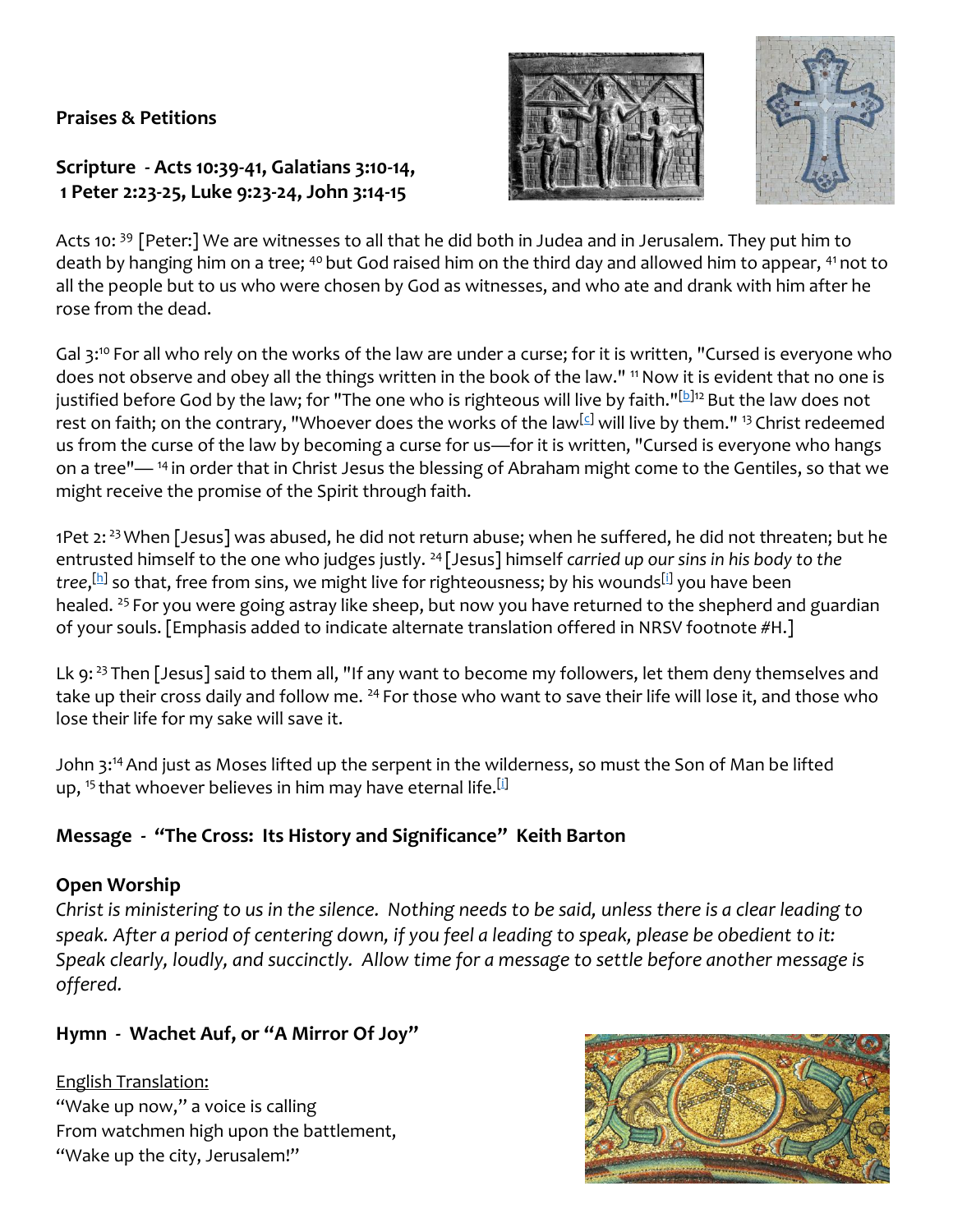The hour is just past midnight When they call with strong and clear voices: "Where are you, wise virgins? "Get up, the bridegroom comes, "Stand up, lift high your lamps! "Hallelujah!

"And now prepare for the wedding feast. "You must go now to greet him there."

A virgin hears the watchmen singing. Her heart leaps up for joy now springing. She wakens now and rises in haste. Her Friend from heaven is coming Strong in Mercy, mighty in truth. Her lamp is bright, as stars arise. The bridegroom wears a crown.[Now come thou worthy crown] Lord Jesus, God's own Son. Hosiana. We follow all To the banquet hall

And share there in the evening meal.

May Gloria be sung to you with the tongues of men and angels, harps and bells. With trumpet, cymbals, pipe and voice. The gates are made from 12 pearls, Inside these gates the angels gather And [we] sing on high a-round your throne. No one has ever seen Nor ear has ever heard Such a joy complete. So we rejoice Io, io. Evermore in jubilo.





#### **Welcome – Announcements- Offering**

*God is the Great Giver and has given much to us. The contributions you make are vital to the life of the meeting. Please consider offerings through mail (mark envelope - Attn: Asst. Treasurer) or the Donate Now button on the church's website.*

#### **Welcome**

We are a welcoming and inclusive congregation. We trust that your heart may be warmed by the Lord's Presence as we worship together. If you have prayer needs or spiritual concerns, please call or email the pastors, Micah Bales and Faith Kelley, or any member of Ministry and Council.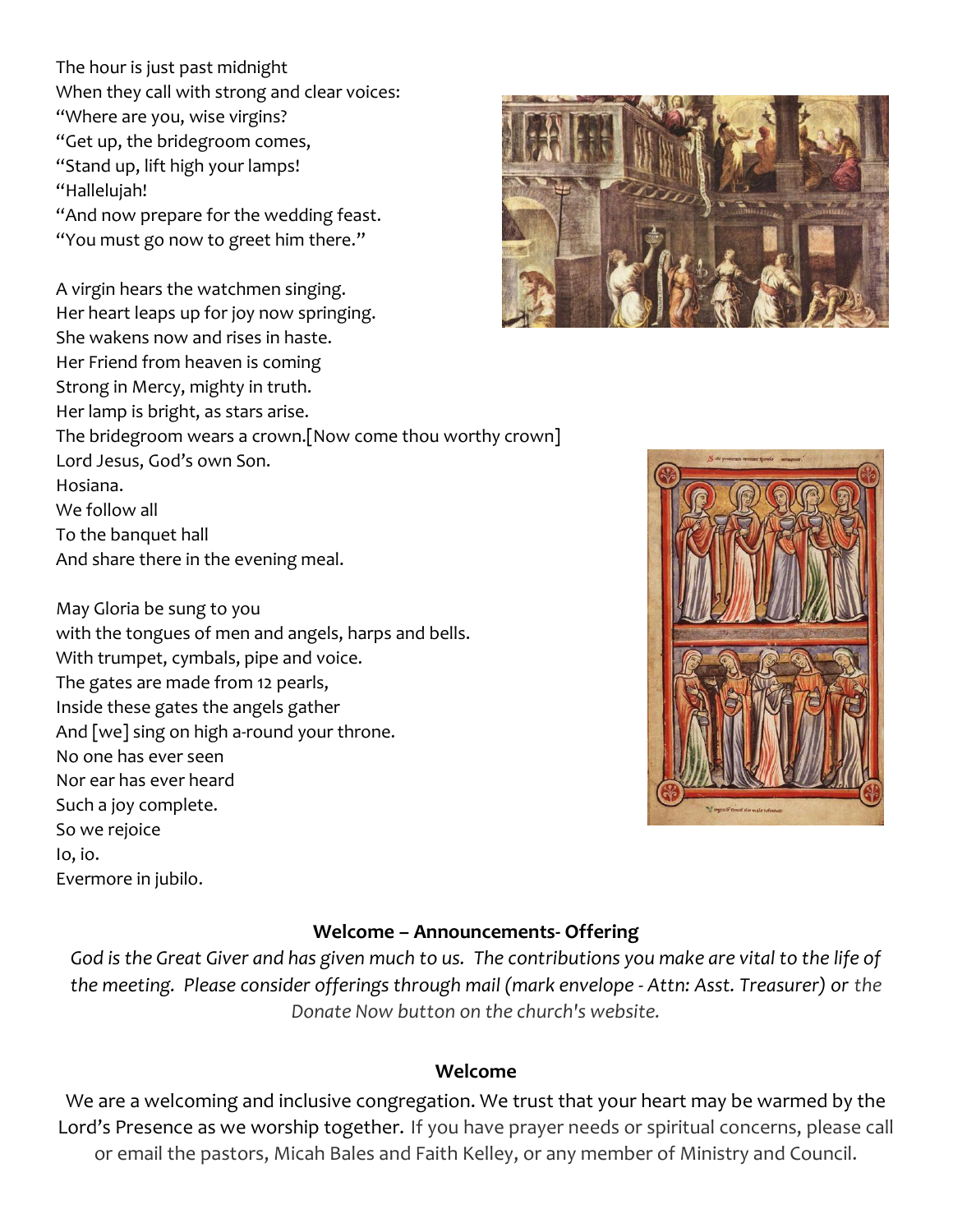#### **Church Announcements**

**Sermon by Phone -** Listen to the sermon each week on the website or our sermon by phone service. To listen to the sermon on your phone, **call 510-201-9143** at any time to hear each week's message. New sermons are uploaded on Sunday afternoons.

**Bible Study** starts 7:30 PM on Tuesdays via Zoom. You do not need to have read or have a copy of the book available as we read a discussion and then discuss.

**On Tuesday June 1 at 7:30 pm Bible Study will be starting a discussion of the book Jesus and Nonviolence by Walter Wink.** In this book Wink argues that Christian tradition of nonviolence is needed as an alternative to the dominant and death-dealing powers of our consumerist culture and fractured world. While you can join Bible Study any time, the start of a new book is a great time to start attending.

**Barclay Press** and **Pendle Hill** are collaborating on the *Illuminate* Summer Speaker Series, 2nd and 4th Mondays, June 14 to August 23, 7:30–9 p.m. ET via Zoom. Join us for a series of evening discussions with authors of the Barclay Press *Illuminate* Friends Bible study summer curriculum on Ephesians, Philippians, and Colossians. [Click here for more information.](https://scymf.us15.list-manage.com/track/click?u=b3919ba778f46050fb765c146&id=8d1e399759&e=445a862d65)

**A memorial service for Joyce Kumao** will be held on **Saturday June 26 at 2:30 PM** at the meeting house. All are invited to attend. More details to come.

**We are "Seeking Peace Around the World!"** Each summer at First Friends Church in Whittier, California we organize **Peace Camp for the children (1st to 8th grade)** of our Meeting and also invite friends from our community. This summer we are hoping to broaden our scope to include Quaker Friends from around the world. **Because of the pandemic, our camp will gather virtually this summer.**

**Peace Camp will take place beginning on Monday, July 19, 2021 and close on Friday, July 23rd .** Daily, virtual meet up will commence at 10:00 a.m. and close at 11:30 a.m. (PST). Our camp directors, myself and Candice Ryder, will be prepared with a series of activities to engage the children in reflecting, seeking and sharing peace in the world around us.

Thank you for your prompt reply, Cassie Caringella [cassie.wfs@gmail.com](mailto:cassie.wfs@gmail.com) and Candice Ryder [cryder55@hotmail.com](mailto:cryder55@hotmail.com)

Keep up with BFC throughout the week. Join the announcement listserv by emailing Faith at [pastor@berkeleyfriendschurch.org](mailto:pastor@berkeleyfriendschurch.org) and follow us on Facebook.

# **Praises and Petitions of Berkeley Friends Church May 30, 2021**

- We **thank you for your unending, unconditional love.** Whether we feel lovable or not. Whether we recognize it or not. Whether we love you back or not. Your love continues for us and for all of creation.
- We pray for **loved ones** in our circles of care: All those diagnosed with, suffering from, or recovering from serious illnesses including **Liz's classmate Allie, Joe Williams, Dianna's friend Sebastian, Robbie Williams, Marilyn's friend Bruce, Faith's cousin Vicki, Veneita Porter, Donna Bales, Jayne's relative Quincy** and **Stanley Chagala Ngesa.**